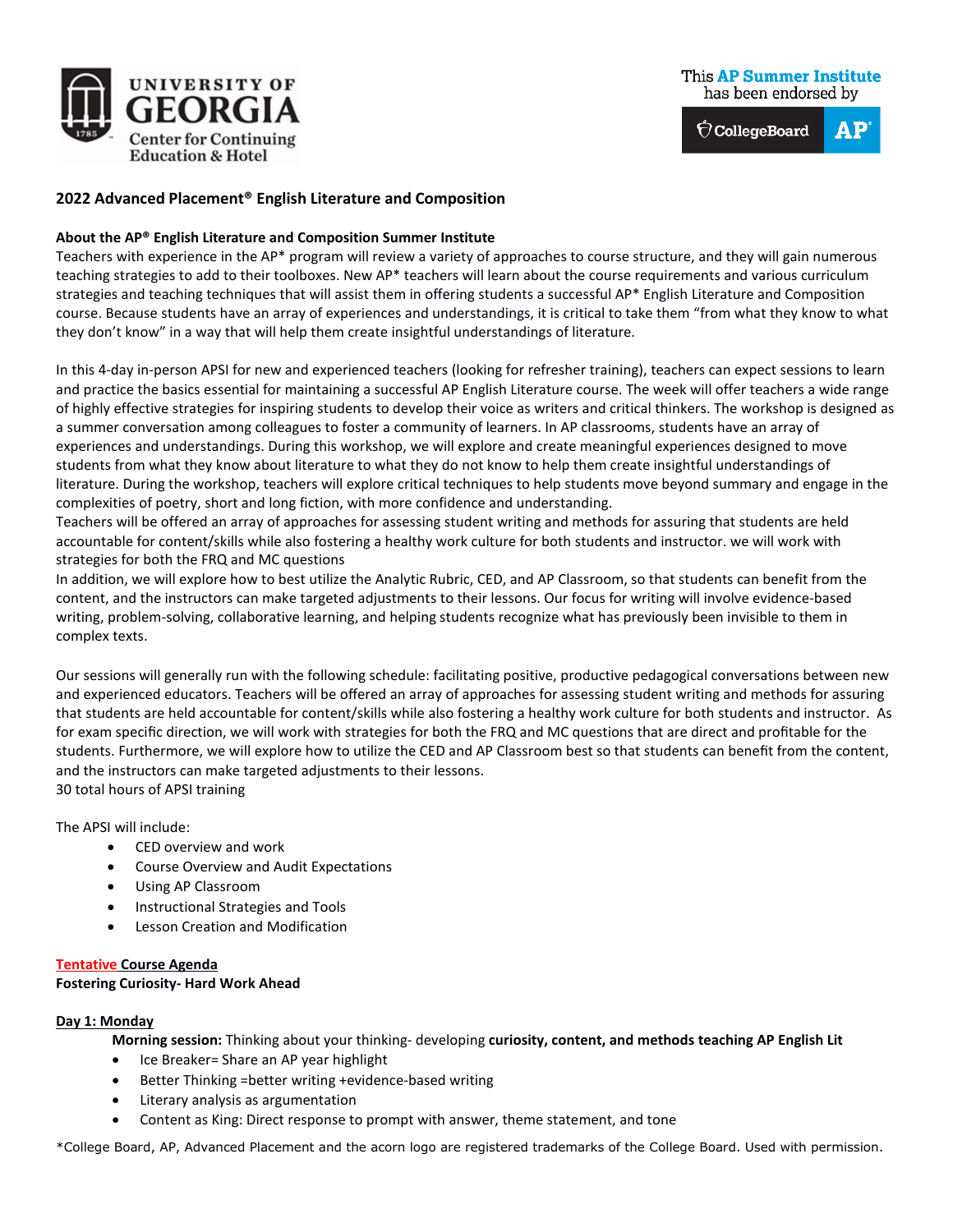- Content as Evidence: how? Why? So? So What?
	- $\circ$  Teaching Analysis with Visual Literacy (art/movies/songs)<br>  $\circ$  Pairing Psychology and critical lenses with literature
	- Pairing Psychology and critical lenses with literature

## **Afternoon Session:**

- Poetry: "How do you know the author did this on purpose?"
- CED Overview/Year Long Pacing/Scaffolding skills
- Aligning your syllabus developing a road map, mind maps, and mapping poems
- Q 1 Poetry Close Reading Skills/activities
- Rubric for Poetry and Prose Poetry 2021 Exam Question #1

### **Day 2: Tuesday**

### **Morning Session**

- Culturally Responsive Teaching/Literature
	- o Equity and Access. Diversity and Inclusion
- Poetry and the Line of Reasoning and Thesis/Theme Statements
	- o Resource Review
	- o Instructional Activities Scoring Poetry 2021 prompt

### **Afternoon Session**

- Shared Poetry Resources
- AP Classroom tour for poetry
- Building Lessons, Units, and Year-Long Plans for Prose
- Prose Activities with short stories and excerpts
- Prose Rubrics and Scoring Session

### **Day 3: Wednesday**

**Morning Session**

### **Afternoon Session**

### **Day 4: Thursday**

### **Morning Session:**

- Literary Argument Instructional Strategies
	- o Introductions and Thesis statements/evidence and commentary
- 2022 Prose question Deconstruction
- CED Units I, IV, VII
- AP Classroom Prose Resources
- Prose Scoring

### **Afternoon Session**

- Literary Argument Prompts, Rubrics, and Scoring Session
- Multiple Choice Tips and Practice
- Share tips and tricks
- AP Classroom
- Nuts and Bolts- Audit Information

### **What to bring:**

Items you should have access to during the week include:

- Participants should have texts they will utilize in their AP class available to them as they work to develop lesson plans and units aligned to the curriculum requirements and the AP\* English Literature Course and Exam Description.
- A laptop computer/ tablet / with a web camera
- Stable and reliable internet connection
- A favorite lesson or practice to share
- A copy of your school's academic calendar